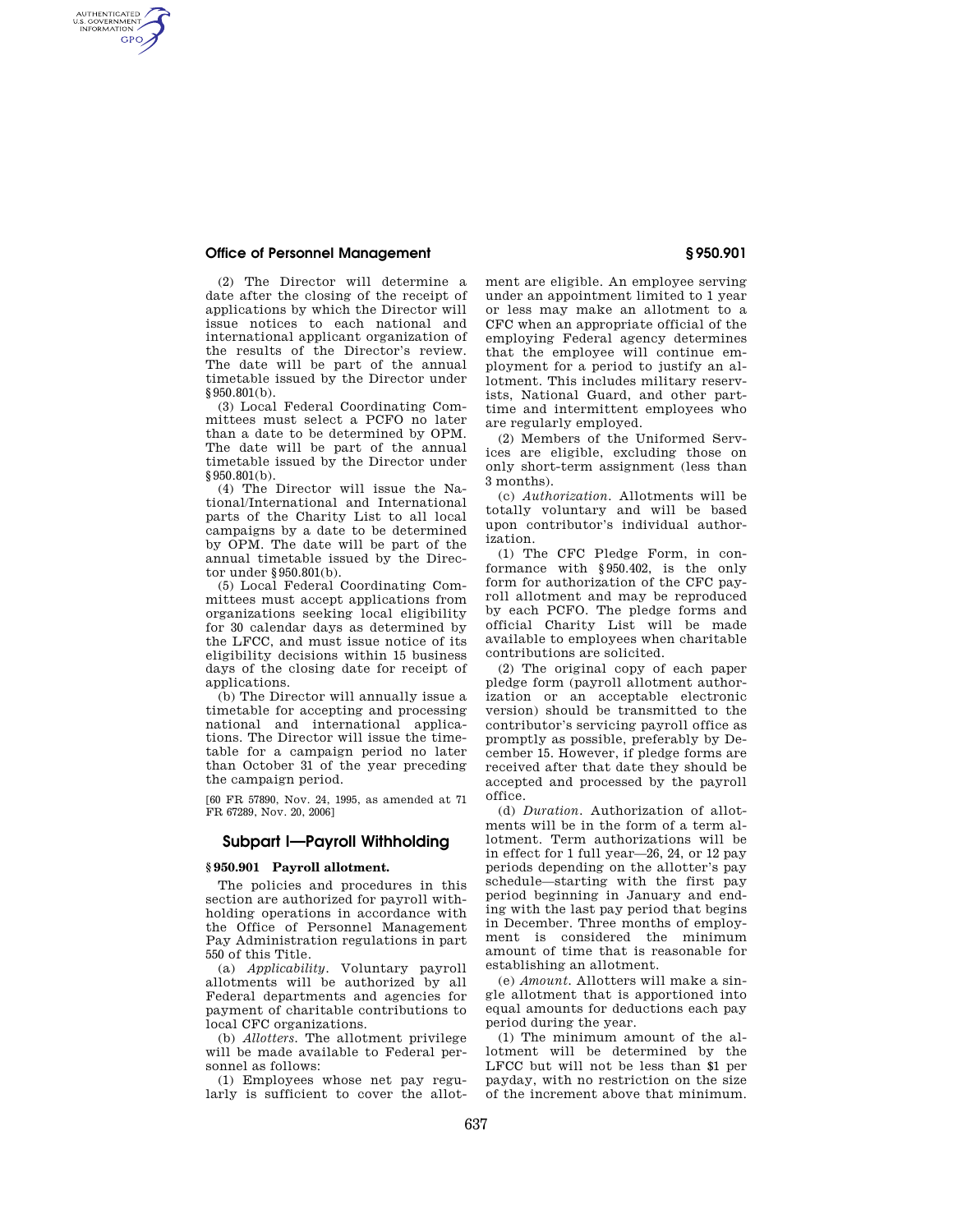**§ 950.901 5 CFR Ch. I (1–1–10 Edition)** 

(2) No change of amount will be authorized for term allotments.

(3) No deduction will be made for any period in which the allotter's net pay, after all legal and previously authorized deductions, is insufficient to cover the CFC allotment. No adjustment will be made in subsequent periods to make up for missed deductions.

(f) *Remittance.* One check will be sent by the payroll office each pay period, in the gross amount of deductions on the basis of current authorizations, to the Central Receipt and Accounting Point (CRP) at each local CFC location for which the payroll office has received allotment authorizations. The Director will provide a list of the authorized CRP's to Federal payroll offices.

(1) The check will be accompanied by a statement identifying the agency, the dates of the pay period, pay period number, and the total number of employee deductions.

(2) There will be no listing of allot-<br>rs included or of allotter ters included or discontinuances.

(g) *Discontinuance.* Term allotments will be discontinued automatically on expiration of the 1 year withholding period, or on the death, retirement, or separation of the allotter from the Federal service, whichever is earlier.

(1) An allotter may revoke a term authorization at any time by requesting it in writing from the payroll office. Discontinuance will be effective the first pay period beginning after receipt of the written revocation in the payroll office.

(2) A discontinued allotment will not be reinstated.

(h) *Transfer.* When an allotter moves to another organizational unit served by a different payroll office in the same CFC location, whether in the same office or a different Department or agency, his or her allotment authorization should be transferred to the new payroll office.

(i) *Accounting.* Federal payroll offices will oversee the establishment of individual allotment accounts, the deductions each pay period, and the reconciliation of employee accounts in accordance with agency and General Accounting Office requirements. The payroll office will accept responsibility for the accuracy of remittances, as supported by current allotment authorizations, and internal accounting and auditing requirements.

(1) The PCFO shall notify the federations, national and international organizations, and local organizations as soon as practicable after the completion of the campaign, but in no case later than a date to be determined by OPM, of the amounts, if any, designated to them and their member agencies and of the amounts of the undesignated funds, if any, allocated to them. The date will be part of the annual timetable issued by the Director under §950.801(b).

(2) The PCFO is responsible for the accuracy of disbursements it transmits to recipients. It shall transmit disbursements at least quarterly, minus the approved proportionate share for administrative cost reimbursement and the PCFO fee set forth in §950.106. It shall remit the contributions to each organization or to the federation, if any, of which the organization is a member. The PCFO will distribute all CFC receipts beginning April 1, and quarterly thereafter. At the close of each disbursement period, the PCFO's CFC account shall have a balance of zero.

(3) The PCFO may make one-time disbursements to organizations receiving minimal donations from Federal employees. The LFCC must determine and authorize the amount of these onetime disbursements. The PCFO may deduct the proportionate amount of each organization's share of the campaign's administrative costs and the average of the previous 3 years pledge loss from the one-time disbursement. This is the only approved application of adjusting for pledge loss.

(4) Federated and national charitable organizations, or their designated agents, will accept responsibility for:

(i) The accuracy of distribution amount the charitable organizations of remittances from the PCFO; and

(ii) Arrangements for an independent audit conducted by a certified public accountant agreed upon by the participating charitable organizations.

[60 FR 57890, Nov. 24, 1995, as amended at 71 FR 67290, Nov. 20, 2006]